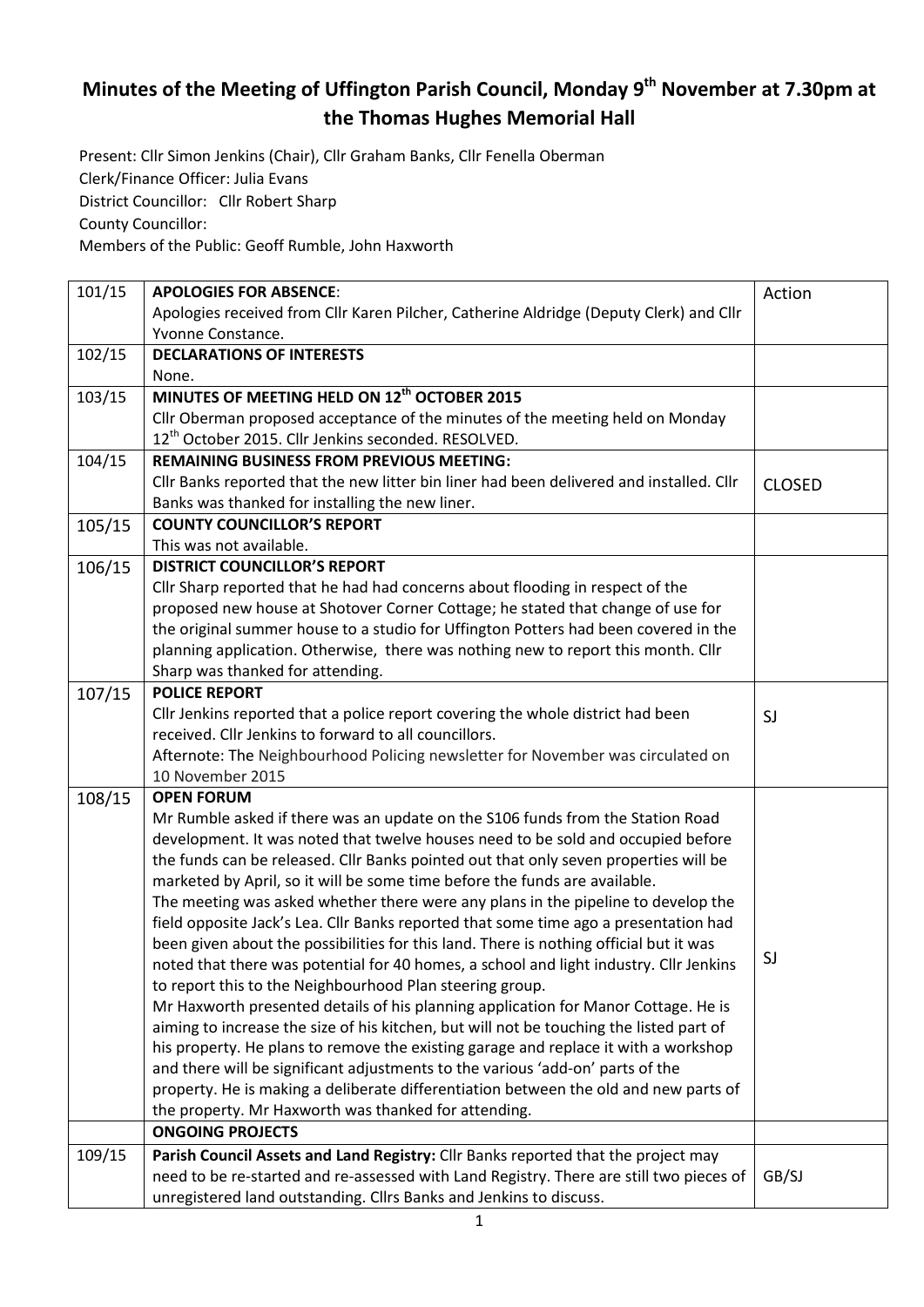| 110/15 | <b>Housing Development off Station Road:</b>                                                 |             |
|--------|----------------------------------------------------------------------------------------------|-------------|
|        | Cllr Jenkins reported that parties interested in the affordable homes on this                |             |
|        | development were being directed to Sovereign Housing Association. Cllr Banks noted           |             |
|        | that tight controls were in place to give priority to local people for these properties.     |             |
|        | Afternote: Sovereign reported on 18 November that this site is a conventional                |             |
|        | development site which means there are no formal local connection requirements.              |             |
|        | Mr Rumble asked when the affordable homes would be available. Cllr Jenkins agreed            |             |
|        | to find out.                                                                                 | SJ          |
| 111/15 | <b>Community Led Plan and Neighbourhood Plan</b>                                             |             |
|        | It was reported that the Community Led Plan had been sent to the printers on 9 <sup>th</sup> |             |
|        | November.                                                                                    |             |
|        | The fee agreement for the Neighbourhood plan has been signed off and a consultant            |             |
|        | appointed. A meeting is scheduled for 12 <sup>th</sup> November.                             |             |
|        | Cllr Jenkins will seek clarification on roles.                                               | SJ          |
|        | Cllr Jenkins reported that he now had access to Parish Online and work to define and         |             |
|        | provide the necessary maps was now in progress.                                              |             |
| 112/15 | <b>Village Website</b>                                                                       |             |
|        | It was reported that a meeting had been held with Mark Woodman. Good progress is             |             |
|        | being made on the website. A review date is not yet available but it is expected to be       |             |
|        | available for review very soon. Cllr Jenkins asked how far back to go with historic          |             |
|        | editions of the Courier. The meeting agreed that one year would be adequate.                 |             |
|        | Older data will remain on the existing server and would be available at the museum.          |             |
|        | Cllr Oberman suggested that a link to the archive site is made available on the new          | SJ          |
|        | website. Cllr Jenkins to speak to Dave Kennedy.                                              |             |
|        | Afternote: It was subsequently discovered that the Museum holds hard copies of all           |             |
|        | previous issues of the Courier and there is therefore no need to hold them on the            |             |
|        | new website. The new website will hold electronic copies of the last two years.              |             |
|        |                                                                                              |             |
| 113/15 | <b>Emergency Plan</b>                                                                        |             |
|        | Cllr Jenkins reported that work was in progress.                                             | Ongoing: SJ |
| 114/15 | <b>Repairs to the museum</b>                                                                 |             |
|        | A quote for £22,500 for repairs was discussed. Cllr Banks clarified that the funding is      |             |
|        | required for the Old School Room, which is the responsibility of the Parish Council. It      |             |
|        | was reported that the Tom Brown's School Museum Committee are looking at                     | Mr Rumble   |
|        | funding sources and alternative quotes. Mr Rumble stated that he had a list of               |             |
|        |                                                                                              |             |
|        | possible funding sources which he has already sent to Mr Matthews. He agreed to              |             |
|        | send the list to Cllr Jenkins.                                                               |             |
|        | <b>PLANNING MATTERS</b>                                                                      |             |
| 115/15 | <b>New Applications to be considered:</b>                                                    |             |
|        | P15/V2408/HH and P15/V2409/LB - Manor Cottage, Woolstone Road. Extension and                 |             |
|        | renovations. Cllr Jenkins asked the councillors for their views. Concerns were               |             |
|        | expressed at the apex height of the workshop roof and the visual impact this would           |             |
|        | have from the road. Cllr Jenkins and Clerk to work on response.                              | SJ/Clerk    |
|        | Afternote: It was agreed to respond to VWHDC that the height of the proposed single          |             |
|        | storey workshop as drawn is excessive, and it was therefore requested that the               |             |
|        |                                                                                              |             |
|        | workshop roof be lowered, to mitigate the impact of this building both from the              |             |
|        | Woolstone Road and from the two adjoining properties, which are very close. With             |             |
|        | the exception of this comment, the Parish Council supported the application.                 |             |
| 116/15 | <b>New Applications addressed by circulation:</b>                                            |             |
|        | P15/V2342/LB - Repairs to Birdbrook Cottage. The Parish Council responded in                 |             |
|        | support of the sympathetic restoration of this listed building.                              |             |
|        | Afternote: This application was subsequently approved by the VWHDC.                          |             |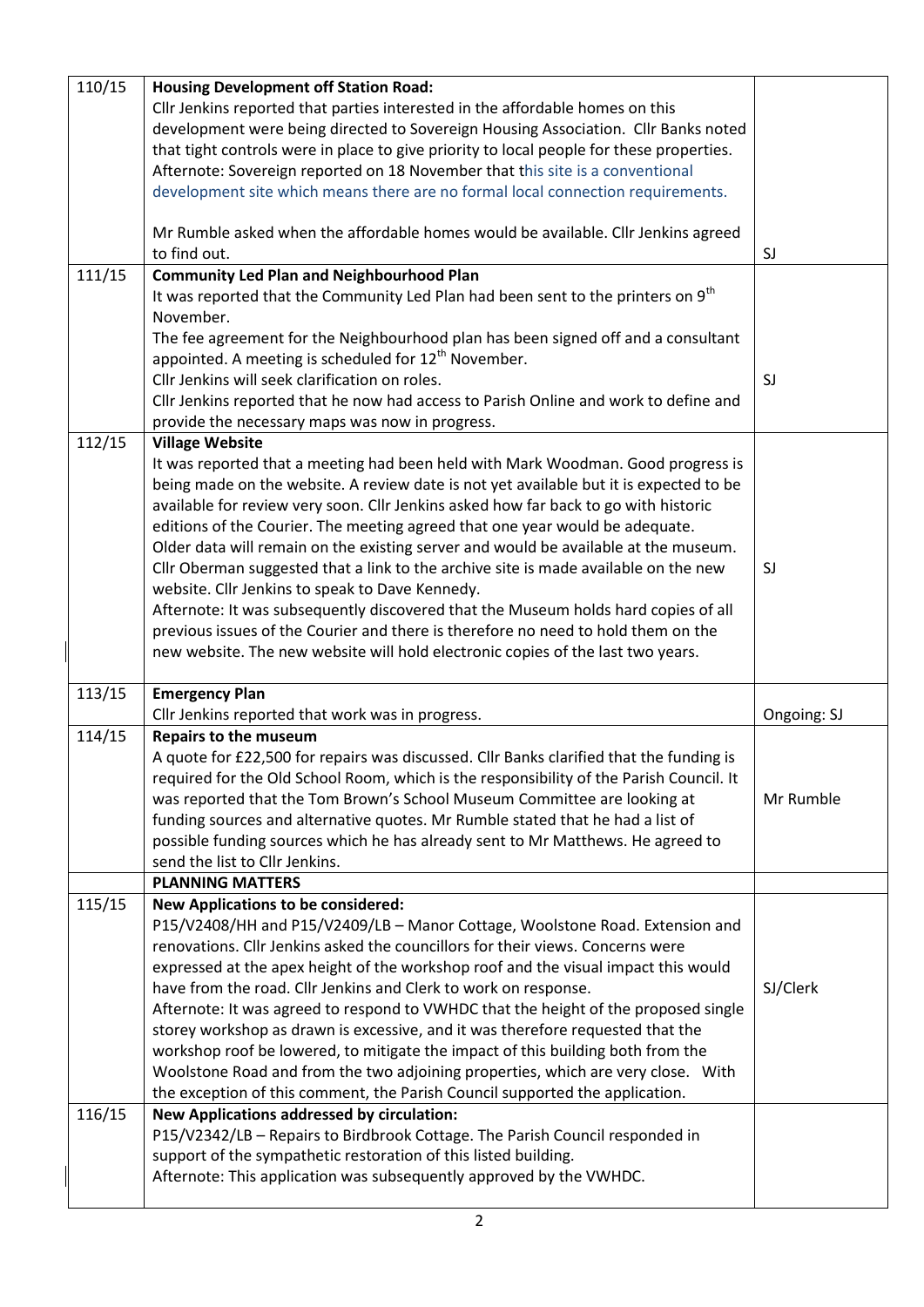| 117/15 | <b>Report from Planning Committee Meeting:</b>                                              |          |
|--------|---------------------------------------------------------------------------------------------|----------|
|        | Planning applications P15/V0096/FUL (Land behind The Laurels) and P15/V1580/FUL             |          |
|        | (Shotover Corner Cottage) were both approved by the VWHDC Planning Committee,               |          |
|        | over ruling the Parish Council's objections. Cllr Jenkins reported that the over-riding     |          |
|        | reason appeared to be the lack of a five year housing land supply. It was noted that        |          |
|        | there were still some concerns over Shotover Corner Cottage which would be                  |          |
|        |                                                                                             |          |
|        | addressed by planning conditions.                                                           |          |
|        | Afternote: Confirmation of the approval of the application was notified by VWHDC on         |          |
|        | 10 November 2015.                                                                           |          |
|        | It was noted that the application for a new house at Dragon Hill is still to be             |          |
|        | determined by the VWHDC.                                                                    |          |
| 118/15 | <b>Station Road Site - S106 Contributions</b>                                               |          |
|        | It was reported that Catherine Aldridge has resigned as Deputy Clerk and project            |          |
|        | officer. A meeting is to be arranged with her to hand over this project. Cllr Banks         |          |
|        | asked if we could obtain costings for a change of priorities at the junction of Fawler      |          |
|        | Road and White Road. This proposal was included in the Gladman application. Clerk           | Clerk    |
|        |                                                                                             |          |
|        | to ask the Case Officer at VWHDC (Adrian Butler) for this.                                  |          |
| 119/15 | <b>Planning Application for the Allotments</b>                                              |          |
|        | Cllr Jenkins reported that the application for the discharge of conditions 1 and 4 on       |          |
|        | application P12/V2081/FUL must be submitted before 22 <sup>nd</sup> November. The cost to   | SJ       |
|        | submit the application will be £97.50. Cllr Jenkins agreed to submit the application.       |          |
|        | Afternote: The application was submitted on 12 November 2015.                               |          |
|        | Cllr Jenkins has circulated a specification for the bridge, a copy of which is to be sent   |          |
|        | to the planning officer for comment. Detailed plans will be required before                 |          |
|        | approaching potential contractors.                                                          |          |
|        |                                                                                             |          |
|        | <b>FINANCE</b>                                                                              |          |
| 120/15 | To approve November payments and sign cheques:                                              |          |
|        | A full list of payments is attached to these minutes. Cllr Oberman proposed                 |          |
|        | approving the payments amounting to £3199.21. Cllr Banks seconded. RESOLVED.                |          |
|        | The cheques were signed.                                                                    |          |
| 121/15 | Appointment of Internal Auditor for 2015/16                                                 |          |
|        |                                                                                             |          |
|        | Cllr Jenkins reported that the person he had approached was not available. Clerk to         |          |
|        | approach Trish Ingram and report back at the next meeting.                                  | Clerk    |
| 122/15 | Request to support Friends of the Ridgeway                                                  |          |
|        | The meeting considered the request and agreed to support at an annual cost of £15.          |          |
|        | Clerk to raise cheque. Cllr Jenkins to ask the Ridgeway warden to report to the Parish      | Clerk/SJ |
|        | Council once a year.                                                                        |          |
| 123/15 | Supplier for copier paper                                                                   |          |
|        | It was reported that the school had recommended an alternative supplier for copier          |          |
|        | paper whose costs were significantly lower than the present supplier. The meeting           | Clerk    |
|        | agreed to use Aston & James in future.                                                      |          |
|        | <b>ANNUAL/QUARTERLY REVIEWS</b>                                                             |          |
| 124/15 | There were no reviews to be carried out this month.                                         |          |
| 125/15 | <b>UPKEEP (INC. WATERCOURSES)</b>                                                           |          |
|        | It was reported that the clean-up day on 25 <sup>th</sup> October went well. Cllr Banks was |          |
|        |                                                                                             |          |
|        | thanked for his work. The next clean-up day will be mid-March 2016. The exact date          |          |
|        | to be confirmed.                                                                            |          |
|        | <b>GENERAL</b>                                                                              |          |
| 126/15 | Monthly Play Area inspections: It was reported that the rotten bar on the climbing          |          |
|        | frame had been replaced and is now safe. More turf has been installed under the             |          |
|        | bench.                                                                                      |          |
|        |                                                                                             |          |